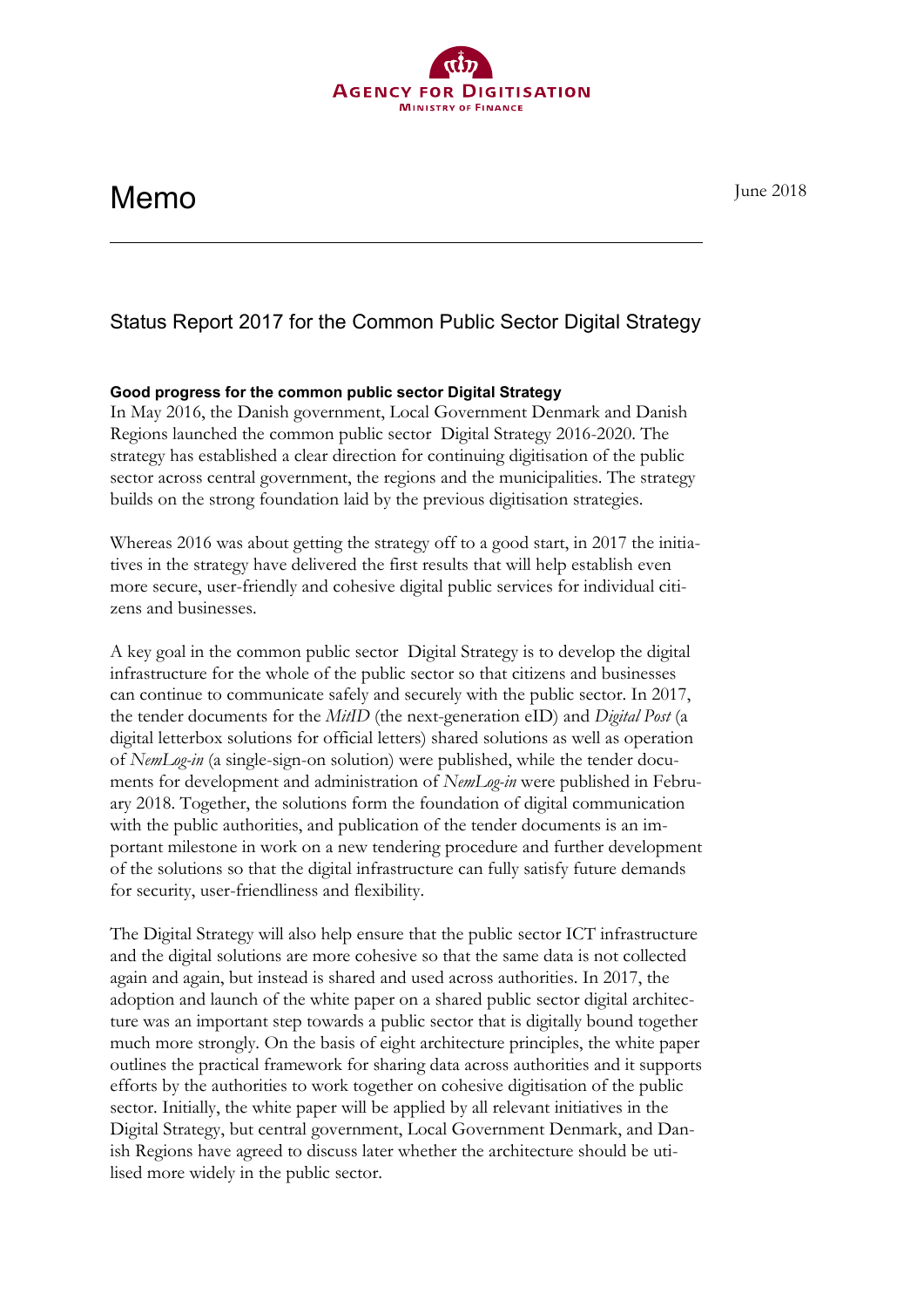

Work to use digitisation as a tool to make it easier to be a citizen or business will continue in other areas too. Among other things, this will be by exploring the possibilities for increasing the scope of data retrieval and sharing across authorities. Or, it will be by using digitisation to establish more cohesion across authority borders and to take steps towards using entirely new and innovative technologies. Therefore, under the Digitisation Strategy, a number of analyses over a wide spectrum of areas were completed in 2017 to form the basis for the next great step. For example, there were analyses of opportunities to automate selected businessoriented reports from businesses to the public authorities; the need to establish a shared public sector infrastructure for positioning and navigation data as well as the possibilities to promote Smart City solutions in Denmark. Analyses have also been completed of the possibilities to improve efforts across authorities for citizens with mental health disorders and addiction, and how better and more coherent user journeys can be established for private individuals and businesses when their service needs go across authorities. The latter analyses were based on how citizens experience their meeting with the public authorities in different life situations such as moving home and divorce, so that, in accordance with wishes expressed by citizens, actions perceived by them as connected are more linked together digitally across authorities, channels and self-service solutions. All of the analyses completed make a good decision base for future work and initiatives to be implemented over the next few years up to 2020.

With increased digitisation and the high utilisation by citizens of both private and public digital services, the question of how we can ensure that the individual acts safely has move towards the top of the agenda. Therefore, work under the strategy has aimed at increasing awareness of information security among citizens, businesses and public employees. This has also been made necessary by the everincreasing threat of ICT crime. Therefore, information campaigns have been conducted aimed at citizens and businesses, and training packages in information security have been developed for public employees. Efforts to improve knowledge about information security and to enhance digital security will continue in the years to come with new campaigns and measures.

Work under the common public sector Digital Strategy has led to a number of specific results in 2017. The following pages describe individually the results of the work completed by the 33 initiatives in the strategy over the course of the year, as well as planned initiatives for 2018.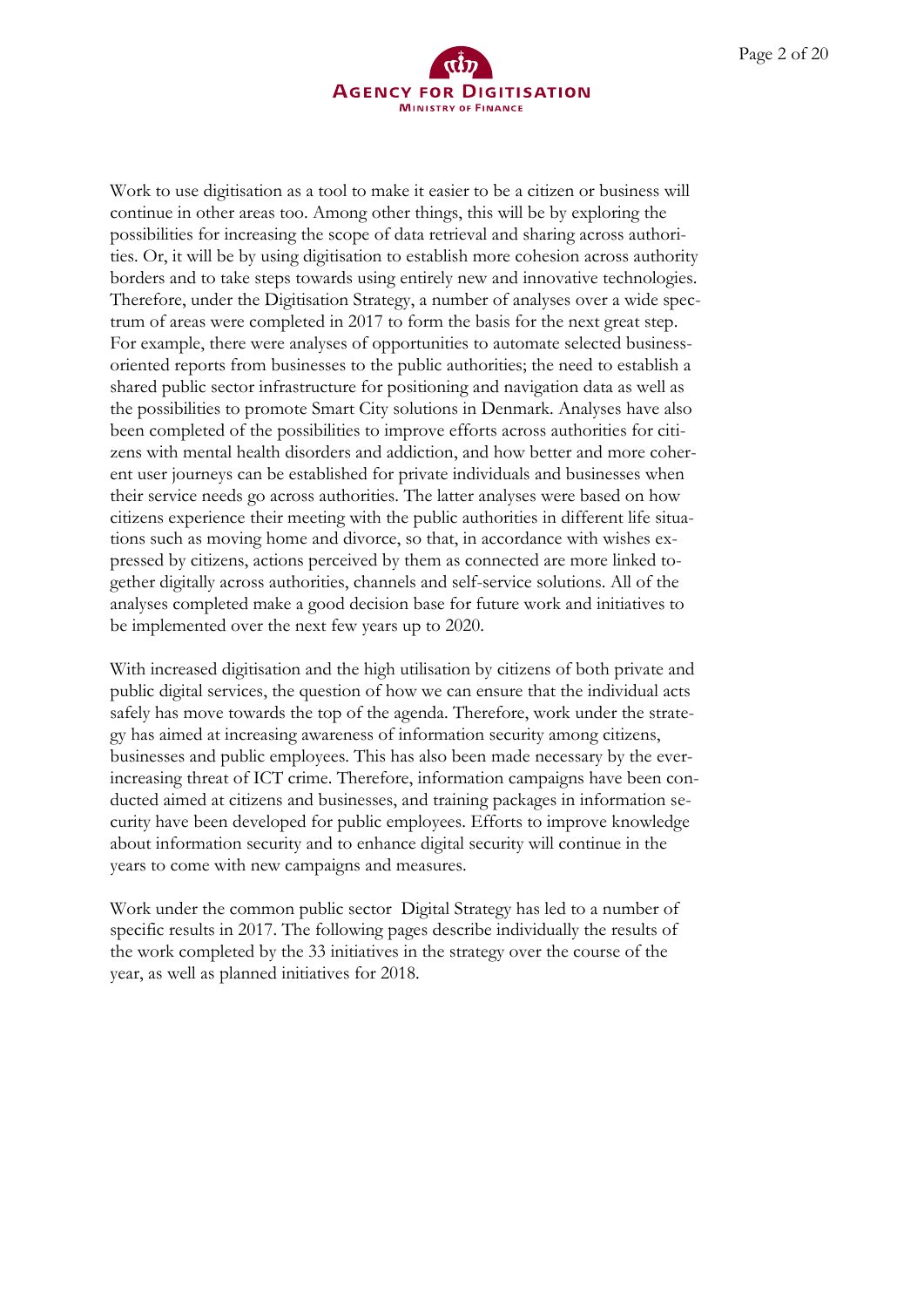

#### **More coherent user journeys (initiative 1.1a)**

The aim of this initiative is to secure better and more coordinated services for citizens and businesses when their requirement goes across the authorities' digital solutions. This will be through analyses and subsequent improvements in selected user journeys. In 2017, the initiative completed a survey of as-is user journeys and identified possible improvement measures (to-be) for the three user journeys: 'moving home', 'starting a business', and 'closing a business'. Furthermore, in 2017 a survey of the current user journeys (as is) was completed for 'divorce', 'become a digital citizen' (LAAK (see below), 15-year-olds who are to have digital post for the first time) and 'service for foreign businesses'. Suggestions for improvements to these user journeys will be drawn up in 2018. With regard to the user journey for moving home, a conceptualisation of a moving guide was also initiated in 2017. This work will be completed in the first half of 2018. With regard to the other five user journeys, as soon as possible after the analyses have been completed, prioritisation and planning will be carried out for specific optimisation initiatives, including financing decisions as well as designating the authorities responsible for any more detailed analyses and further implementation and follow-up. For the 'starting and closing a business' journeys and 'become a digital citizen', initial prioritisation of initiatives will be in early 2018, and work to realise these will commence as soon as possible after this.

## **LAAK - Easier use and administration of common government components (initiative 1.1b).**

The objective of LAAK - Easier use and administration of joint government components - is to ensure that citizens and businesses experience more cohesion across the upcoming infrastructure solutions: *MitID* (next generation eID), *Nem-Log-in3* (single-sign-on), and *Next generation Digital Post*.

The initiative has completed two analyses that suggest solutions that will ensure more cohesion for businesses in some of the areas in which we know there are challenges at the moment. The analyses concern making it easier for new businesses to establish contracts with the public sector. The analyses also provide input to determining how the migration of businesses from current to future infrastructure solutions can be made easy and understandable. The initiative has supplied a design document to use in the upcoming infrastructure solutions, which translates user-friendliness to proposals for specific design requirements. Responsibility for implementation of the solution proposals has been transferred to the project for a tendering procedure for development and administration of *NemLogin3*. The initiative has supplied the agreed deliverables, and therefore it was completed as planned at the end of 2017.

## **Better digital communication (initiative 1.2a)**

In order to ensure more user-friendly and up-to-date digital solutions, work by the initiative will result in differentiated common government requirements for selfservice solutions, infrastructure components, and portals. Furthermore, the initiative will ensure regular collection of knowledge regarding utilisation and user-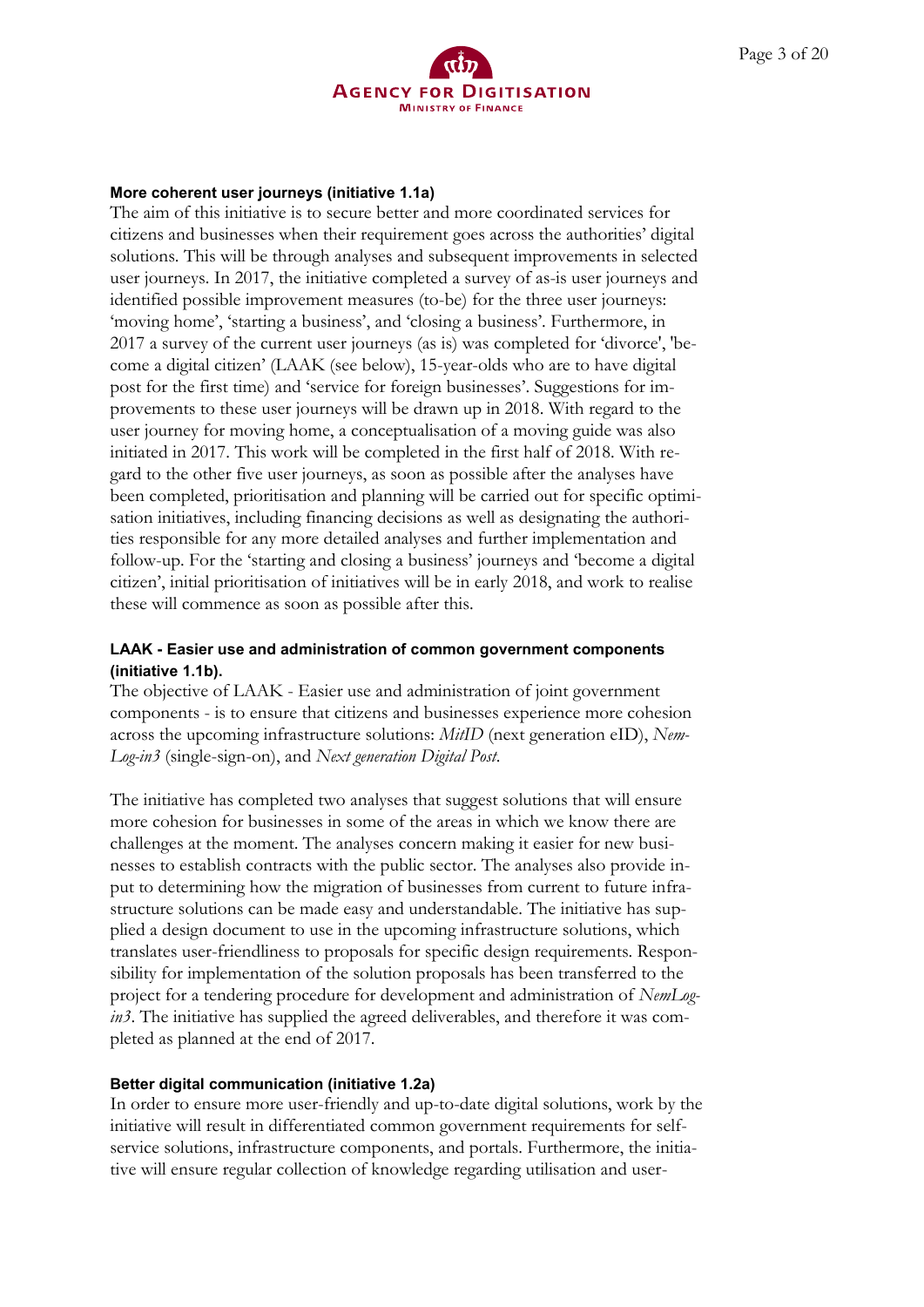

satisfaction with the digital solutions. This knowledge will be used to further develop the solutions. In 2017, the initiative reached an important milestone with completion of version 1.0 of a shared reference architecture for public sector selfservice solutions. The reference architecture will improve the user experience for self-service solutions by, among other things, focussing on taking users by the hand in an introductory preparation of the solution and then taking them on to a rounding off in the solution and, where applicable, by establishing a framework for improving the links between self-service processes across authority areas. The initiative has also completed an analysis with recommendations for how the authorities can collect knowledge about user satisfaction and utilisation of the authorities' digital self-service solutions. In 2018, the data to be collected will be clarified as well as the extent to which data is to be shared to ensure further development of solutions. Furthermore, work will continue to define digitalsolutions requirements for the whole public sector.

#### **Common government contact registry (initiative 1.2b)**

The current *Digital Post* solution already contains user-authorised contact information, *e.g.* e-mail addresses and telephone numbers linked to citizens' and businesses' registration numbers (CPR and CVR numbers). This contact information could be used more widely than at present. The aim of the initiative is to establish a joint government contact registry for citizens, and a more detailed analysis is to be prepared of the possibilities for how contact information on businesses should be managed in a joint government context and whether businesses should be able to use the register.

The foundation for the first part of the project on the contact registry for citizens was approved in autumn 2017. Legal clarification has been completed and the authorities' information needs have been identified. In 2018, work will continue on the needs of citizens, the financial potentials, as well as on how contact information on businesses should be managed.

#### **Overview of own interactions with authorities and benefits (initiative 1.3)**

This initiative will contribute to making the public sector more transparent by enhancing citizens' insight into their own cases, applications and data held by the public sector. This will be through the development of a reference architecture to make it possible for the authorities and the shared portals to create relevant useroriented overviews of citizens' and businesses' interactions with the public sector and their benefits from the public sector. In 2017, the initiative started preparation of the reference architecture, and this is now being tested in a number of pilot projects. Among other things, the pilot projects are testing the addition and transformation of data from the authorities for display on the relevant user interfaces. These tests will qualify and support the objective of the reference architecture to provide a complete overview of interactions with and benefits from the whole public sector. The pilot projects will be completed in mid-2018, after which the reference architecture will be completed at the end of 2018 on the basis of the experience gathered.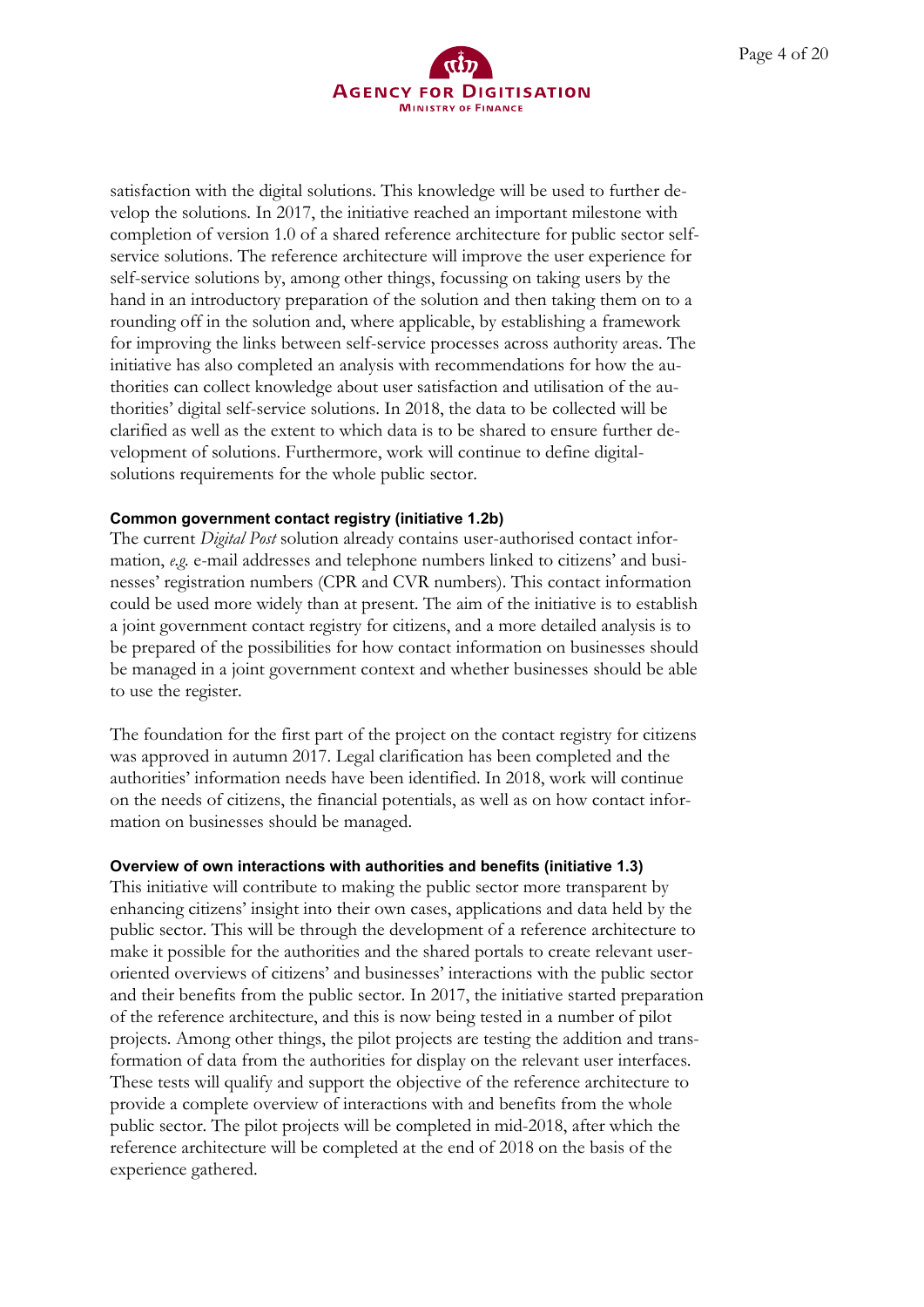By gathering support services for a number of the shared infrastructure components and portals, this initiative will ensure that both citizens and businesses have an even better support experience when they encounter problems, e.g. with Digital Post or virk.dk.

The analysis phase for initiative 1.4 was completed in mid-2017, and it was decided to gather all end-user support for *MitID*, *NemLog-in*, *Digital Post*, *NemKonto* (a registry with citizens' and businesses' bank account numbers to which public authorities are allowed to transfer money to), *borger.dk* (national citizen portal) and *virk.dk* (national business portal) in one place. The Danish Business Authority already supplies support for *virk.dk* and *NemLog-in*, and the authority will now be responsible for bringing together the other support services and for operation of support tasks. The first task to be transferred to the Business Authority is support for *borger.dk*, and this will take place on 1 June 2018. Another task for the Business Authority will be to mature the combined support tasks for later exposure to market mechanisms.

In 2018, initiative 1.4 will also have continued interaction with tendering procedures for *MitID*, *Digital Post* and *NemLog-in3* in order to ensure the right preconditions for good and efficient end-user support.

## **All communication from the public sector is digital (initiative 1.5)**

At present, authorities and large enterprises face a challenge in distributing digital letters received from *Digital Post* internally. This means that they have to implement additional manual procedures to distribute the letters, which often has sensitive personal content. Initiative 1.5 will work to use data for better and more secure internal management of *Digital Post* at public authorities and large enterprises.

In 2017, the pilot authorities involved gathered experience with labelling batches with metadata in the Digital Post solution. Three batches are under production and more are on the way. Other pilots have decided to withdraw and not label their correspondence batches.

Work will continue in 2018, and it is hoped that more will label and receive/distribute batches and then test batch distribution. In 2018, an important activity will therefore still be to test how better labelling of digital letters can benefit the recipient authorities.

Furthermore, communication and implementation activities will be completed that aim at suppliers too, and experience will be passed on to Next generation Digital Post.

The other track in the initiative is to analyse the remaining physical post and the channel chosen by public authorities for their internal dialogue. This work is planned to commence during 2018.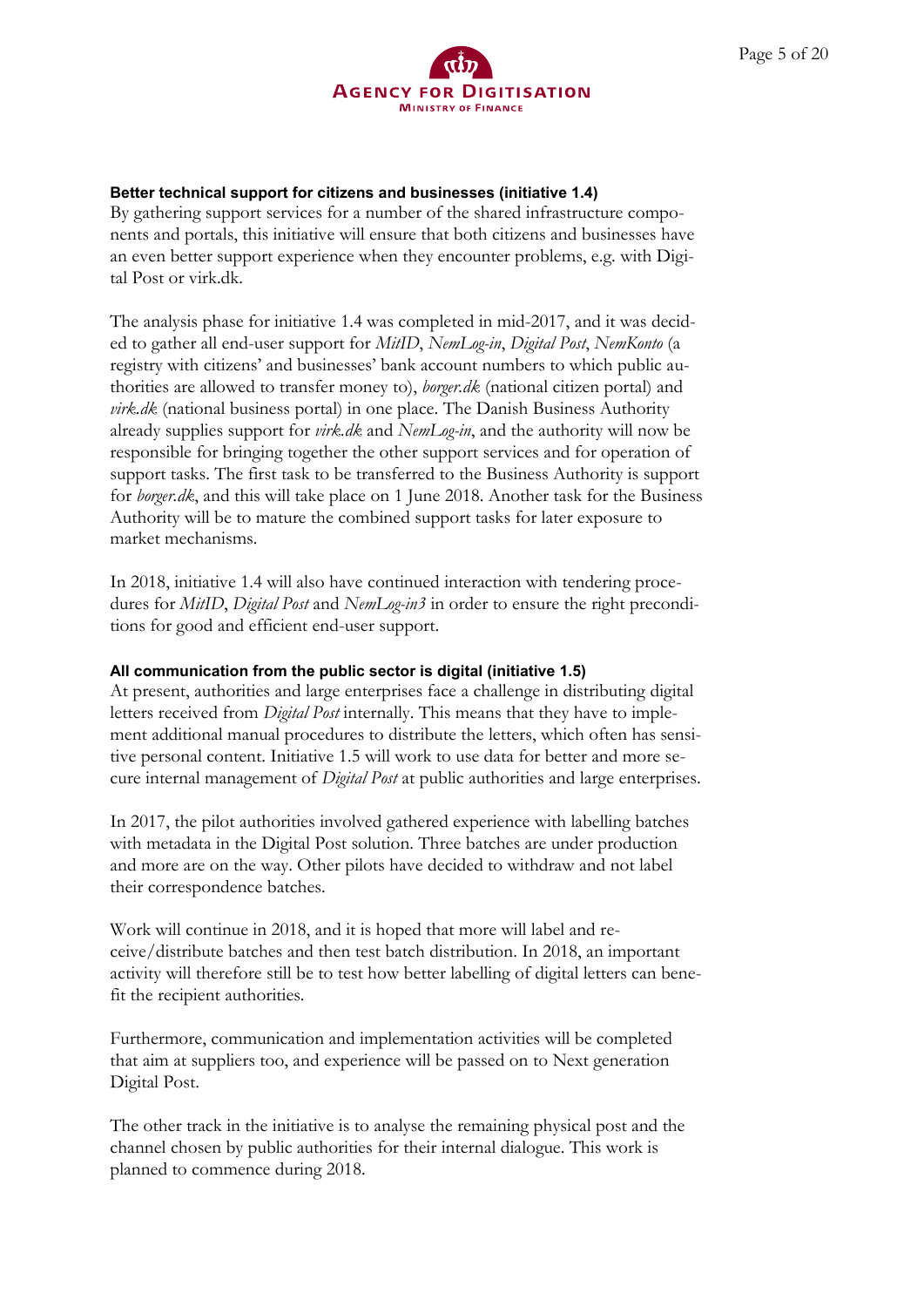## **AGENCY FOR DIGITISATION MINISTRY OF FINANCE**

## **Clear legal framework for digital government (initiative 2.1)**

The standing committee on clear legal frameworks for digital government will collect, screen and prioritise cross-sectoral legal challenges in digital government and then design solution models. The committee will help ensure that the crosssectoral legal frameworks and the digital agenda are in tune as much as possible, and that due process is secured for citizens.

In 2017, the committee issued two extensive legal analyses. The first is an analysis and a solution proposal for central authority to impose requirements on citizens and businesses regarding digital communication with the public authorities. The committee has agreed with a recommendation that a central authority provision be inserted in the Public Administration Act for online self-service. This work has been completed, and the recommendations of the committee have been forwarded to the Ministry of Justice.

Furthermore, the committee has analysed a large number of solution models to digitise and streamline case processing in consultations of the parties by the public authorities. The committee took its outset in the challenges indicated by a number of authorities that in practice consultations with the parties take place in a digital reality. The recommendations for models for consultations with parties were approved by the committee. with some reservations, in January 2018.

In 2018, the committee will commence analyses of other legal issues related to digital government, among other things the decision concept.

## **Progress with good basic data (initiative 2.2)**

Work on creating good public sector basic data continues. In parallel with completion of the Basic Data Programme in 2018, an analysis will start to explore opportunities to expand the Basic Data Programme to encompass new data areas and develop new conmmon solutions and business services for the basic data area.

In 2018, work is also planned to establish a permanent governance structure such that public authorities can continue their work on establishing reliable and cohesive high-quality basic data. This initiative is expected to be formally launched under the Digital Strategy in mid-March 2018.

## **Correct payments and better data on the individual (initiative 2.3)**

Work by the public sector to prevent incorrect payments and fraud will continue. Simple and evidence-based control processes, harmonisation of concepts, high data quality and smooth cross-government collaboration will contribute to ever more efficient and effective efforts to prevent incorrect payments and fraud.

In 2017, the initiative completed an evaluation of the *Den Fælles Dataenhed* (a data unit to help collaboration between municipalities on control work) under *Udbetaling Danmark* ("Payment Denmark" - the Danish authority for payments of bene-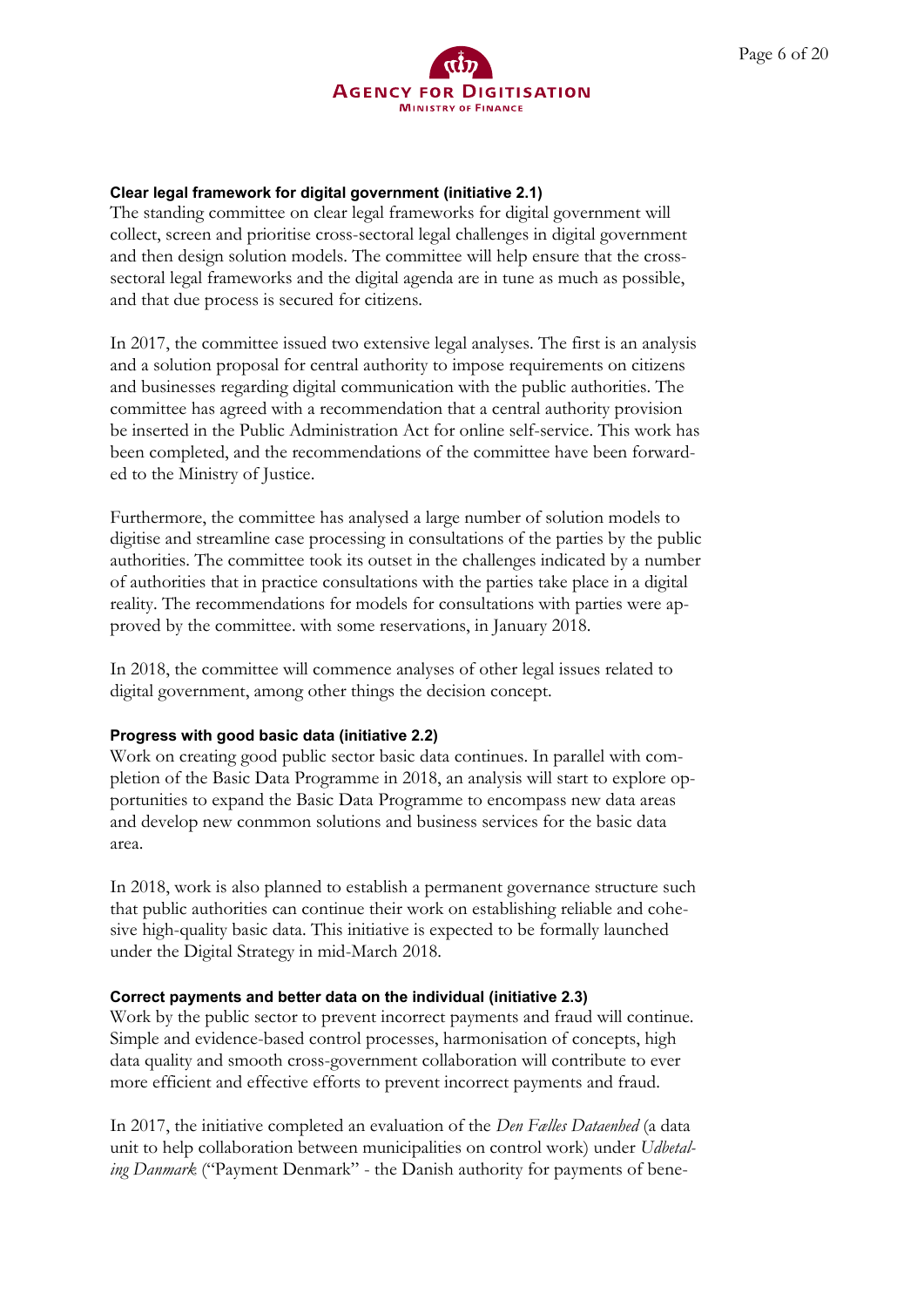

fits, etc.), a catalogue with the initiatives addressing the challenges of *eIndkomst* (an income registry on earnings of citizens) was prepared, and analyses of the concepts of cohabitation and wealth, respectively, were commenced. The analyses are expected to be completed in the first half of 2018. Central activities for 2018 also include follow-up on pilot projects for impact assessment of control and inspection efforts by the municipalities and *Udbetaling Danmark* for fraud and incorrect benefits payments.

#### **Cohesive welfare pathways for citizens (initiative 3.1)**

One of the focus areas in the strategy is about cohesion in the way citizens meet the public sector. Initiative 3.1 is therefore to implement measures to cut the red tape and establish more cohesion in a number of selected case processing and citizen pathways. Initially, track 1 of the initiative will analyse three pathways in welfare areas in which measures go across authorities and therefore require collaboration and coordination. In 2017, two of the three planned analyses were completed. These were 1) analysis of collaboration on orders to take education between job centres, educational guidance centres and educational institutions, and 2) analysis of cross-sectoral, coordinating interventions for citizens with concurrent substance abuse and mental health disorders. The reports are being finalised to present a number of recommendations, which the parties can agree to implement to ensure better cohesion between the authority measures involved, for example.

Furthermore, work on the final analysis planned for the initiative, which deals with incarceration at institutions under the Danish Prison and Probation Service and subsequent reintegration into society, was initiated in the winter 2017/18. When this analysis has been completed in mid-2018, on the basis of an evaluation of experience from the first three analyses, a decision will be made on whether analyses of other processes are to be made.

For track 2 of the initiative, in 2017 there was work on pilot projects for data sharing in the health and social areas respectively. In the health area, the framework for cross-sectoral sharing of agreements has been established. Regions, municipalities and suppliers to general practitioners have been recruited, and there has been work to secure citizens' contact to the parties in the pilot tests and associated data-sharing needs. An evaluation design has also been developed. A large part of the work on pilot tests of cohesive citizen pathways for vulnerable children and young people has been completed. Information needs and wishes for an overview of the cross-cutting processes and activities have been analysed and a prototype for exchanging data has been developed that covers the cross-authority information needs. In 2018, an external supplier will develop a demonstration model for data exchange, and this will be tested in 2018.

#### **Better data about disabled and marginalised adults (initiative 3.2)**

This initiative will secure support for more uniform and better structured shared municipal documentation practices in the disabled and marginalised adults area.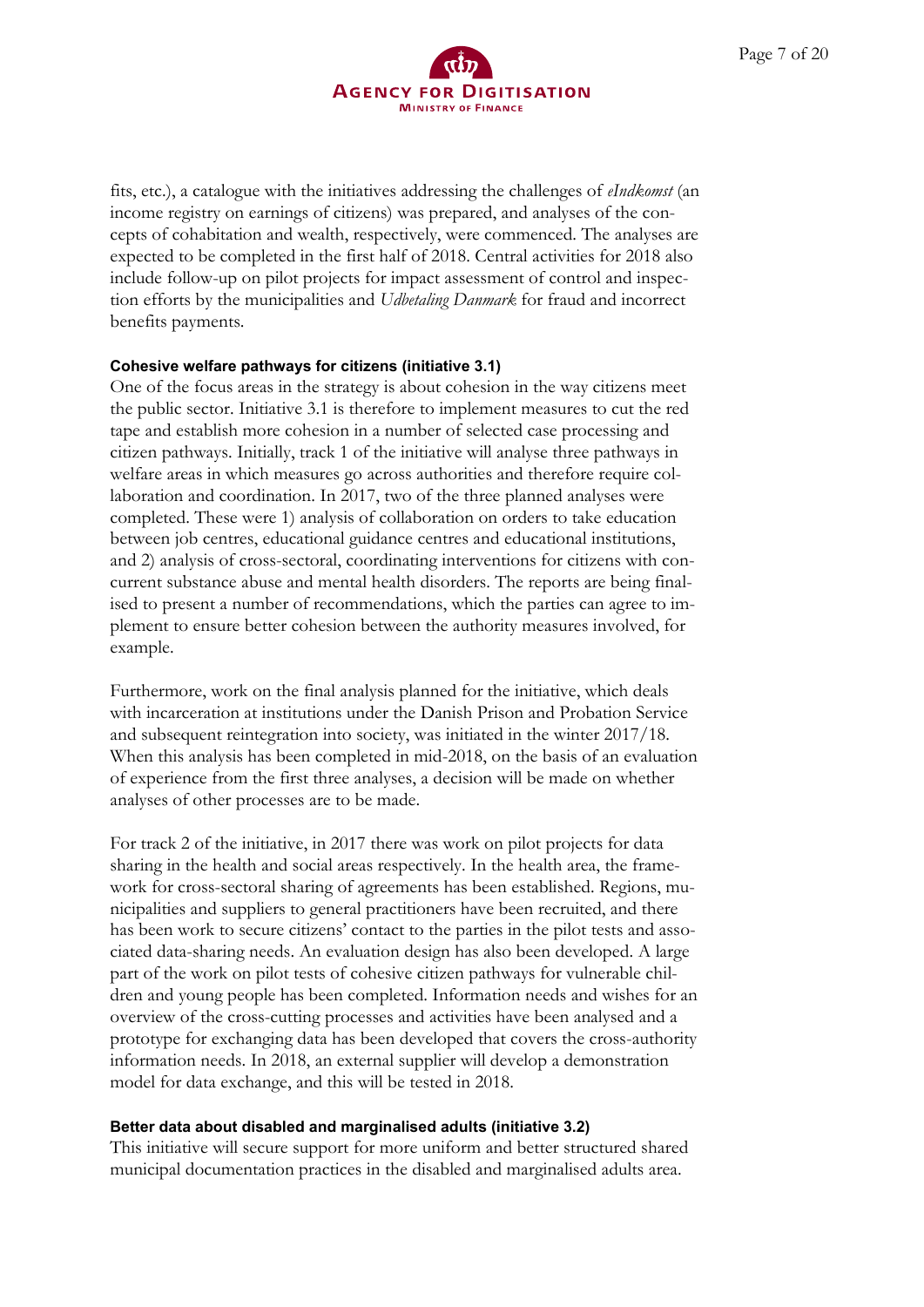

The goal is not to develop one joint method or one joint ICT system, but rather it is to ensure that specialist methods and ICT support in the area support shared municipal concepts for functional capacity, social interventions and impact measurement at authorities, at practitioners and across municipalities in employability profiling and in follow-up of the effects of the interventions. In 2017, among other things the initiative completed an analysis of practice for use of the adult elucidation method (*Voksenudredningsmetoden* (VUM)) at 88 municipalities, an analysis of the barriers to successful citizen-focussed co-operation between practitioner and authority at 67 municipalities, and an analysis of ICT suppliers to the social area. On the basis of the analysis of ICT suppliers, in mid-2017 development of a catalogue of concepts for functional capacity was commenced, as well as a joint municipal catalogue of interventions and a cross-disciplinary documentation practice. Up to the end of 2018, the development phase will ensure that the deliverables described above support citizen involvement, municipal methodology and cooperation practices, and that they realise local benefits in the disabled and marginalised adults area.

#### **Further deployment of digital welfare solutions (initiative 3.3)**

This initiative aims at preparing for and accelerating further deployment of solidly documented and efficient digital welfare solutions in the social and healthcare sectors. This will be by completing analyses of the deployment of locally tested digital welfare solutions that can later form the basis for budget decisions regarding nationwide deployment. The description of initiatives states that eight digital welfare analyses are to be completed up to 2020, and a decision will be taken regarding nationwide deployment of around four solutions. A successful deployment requires that several authorities follow the same time schedule. Three of these analyses have been completed. These are 'telerehabilitation', which was completed in 2016, as well as analyses of 'telemedicine solutions for pregnant women with complications' and 'digitally supported work with early detection', both of which were completed in 2017.

As part of the 2018 budget agreement for the regions, an agreement was made to deploy nationwide telemedicine solutions for pregnant women with complications, and these will be deployed in all maternity departments throughout Denmark before the end of 2020.

It has also been decided in the 2018 annual budget agreement with municipalities and regions to carry out a service inspection in of the deployment of digital welfare solutions.

With outset in previous experiences, this inspection will identify how deployment of solutions can be improved. It has been agreed to follow up on the inspection, including implementation of any relevant initiatives, at the annual municipal and regional budget negotiations for the 2019.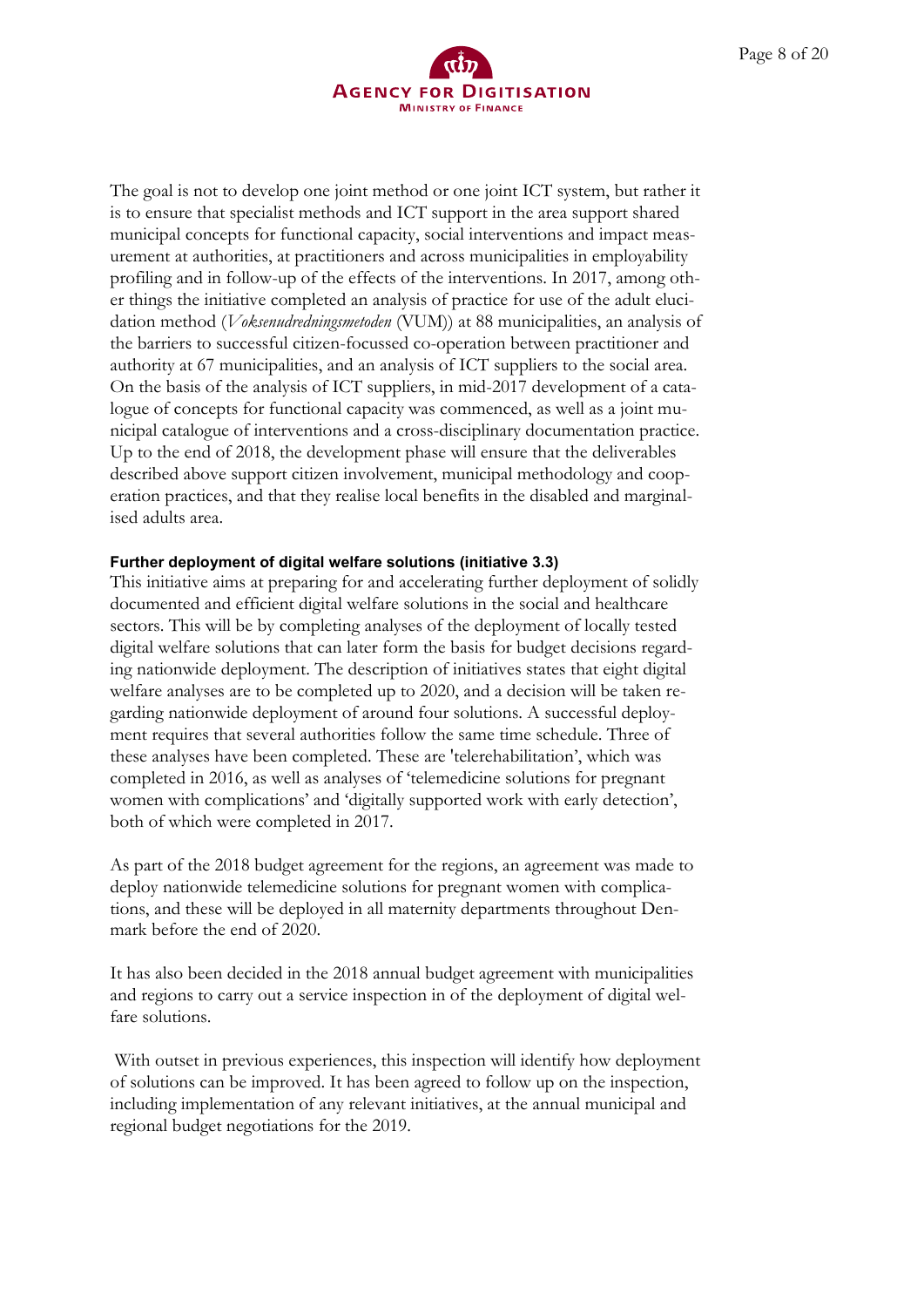

#### **Digital learning and teaching (initiative 3.4)**

Children and young people should benefit from digital learning at school and digital opportunities should support work at schools. The initiative therefore encompasses a number of measures in the area, among other things the implementation of a user portal initiative. This is a digital gateway to municipal primary and lower secondary schools. In 2017, the municipalities and Local Government Denmark ensured that primary and lower secondary schools have a digital learning platform that allows pupils and teachers access to teaching plans for individual pupils, digital learning tools and materials, and other content that pupils work with and that teachers can use in planning teaching and courses. In 2017, another analysis was completed investigating how ICT standards in post-secondary education can best support the exchange of data so that schools' digital platforms and learning materials can interact. In 2018, as part of the initiative, an evaluation of the lower and upper secondary school area will be completed that will describe schools' utilisation of digital learning tools and materials and learning platforms, and that will collect knowledge about how ICT is used and experienced in practice at schools. The analysis will also identify initiatives that could support and develop schools.

#### **Digital competencies for public employees (initiative 3.5)**

Public employees in the education sector must be qualified to tackle the demands of the digital future. The task of initiative 3.5 is therefore to follow up on the digitisation targets of Danish university colleges, and specific efforts will be made to enhance digital teaching skills among teaching staff at primary and lower secondary schools. In 2017, a process was organised to support improvements to ICT skills in primary and lower secondary schools as regards ICT didactics. The process involves schools and municipalities as well as university colleges offering teacher and pedagogue training. A total of 26 sub-projects have been organised at university colleges with different courses that together will contribute to supporting practice-oriented skills development. In 2018, the sub-projects will be a completed and assessed, among other things to identify the methods which have the best effect for future development of ICT didactics at university colleges.

#### **Automatic business reporting (initiative 4.1)**

This initiative will contribute to more automation and data reuse between authorities and businesses. The aim is to prepare a specific basis to automate business reporting and thereby nurture efficiency improvements and new business opportunities for Danish businesses.

In 2017, in collaboration with the Danish Customs and Tax Administration (SKAT) and Statistics Denmark, the Danish Business Authority completed a number of analyses that have identified opportunities to automate selected business reports and have identified barriers in relevant legislation. On the basis of the analyses a pilot for automatic submission of the annual reports has been developed, as well as instructions on how the Financial Statements Act etc. should be amended to realise this. A potentials assessment has been prepared for easing the administrative burden for public authorities and businesses, and this shows a posi-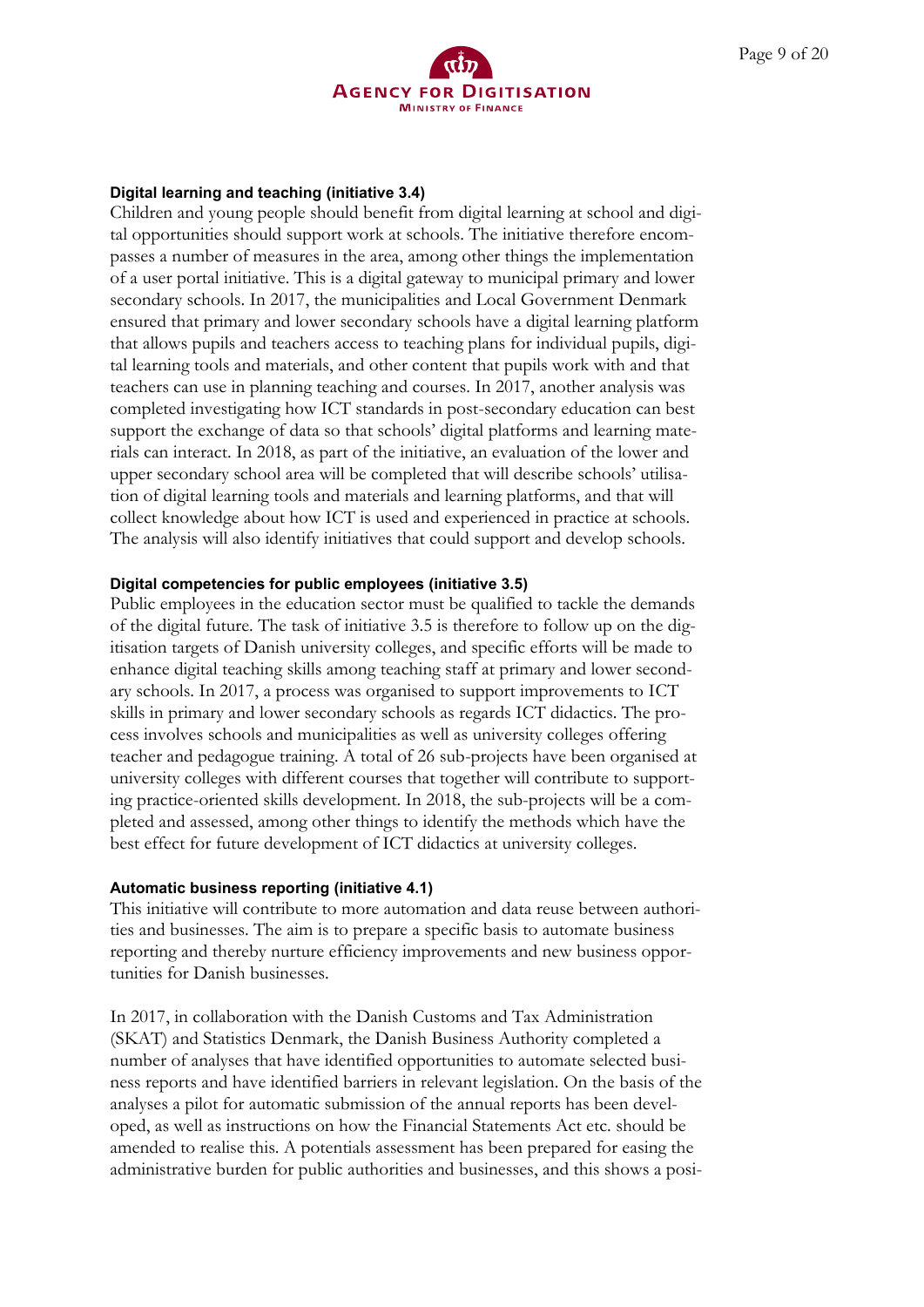

tive effect. Finally, an analysis has been completed to examine the digital readiness of businesses for automation.

In 2018, this will be followed up with, among other things, consolidation of the current analysis results, amendments to the Danish Financial Statements Act, and a survey of the technical requirements for implementation of full automation of selected business reports to the Danish Business Authority, SKAT and Statistics Denmark will be initiated.

#### **Digital tendering and procurement procedures (initiative 4.2)**

This initiative will analyse the frameworks that can support the development and use of more efficient digital tendering and procurement procedures from announcement to invoicing. This will promote growth and competition as far as possible, and establish a foundation for how and to what extent a more digital and efficient tendering and procurement process can be developed and implemented. In 2017, the initiative completed the analysis of the tendering and procurement process, as well as a subsequent analysis of the business economic consequences of implementation of the agreement that was established in connection with the annual budget agreements for municipalities and regions for 2018 (ØA18). The analyses will form the basis for further work on digitisation of the tendering and procurement process agreed in this context. Among other things, it was agreed in ØA18 to introduce requirements to use common standards for eOrders and eCatalogues in eCommerce, and a common standard for e-offers will be developed. Moreover, there is also an agreement in  $\mathcal{O}$ A18 on the need to strengthen enforcement of the standard for eInvoicing, and that the government will seek backing for e-commerce through the use of e-orders in certain procurement categories.

The initiative has also completed translation of the UNSPSC codes. UNSPSC codes is an international classification system of products and services that is used to monitor consumption and simplify searches for products and services. The translation of the codes has been made available on a website here: http://unspsc.gs1.dk/kort-om-unspsc/.

With the above, the initiative has delivered the planned deliverables and therefore it has been completed. Follow-up will be carried out in continuation of the financial negotiations for 2018, where it was agreed to implement a number of initiatives for digitisation of procurement to support a more efficient procurement process. Implementation will be carried out on the basis of the analyses of ecommerce completed as part of initiative 4.2. Future work with the initiatives decided will be based in the steering committee for procurement strategic collaboration, which refers to the steering committee for the MEP (Modernisation and Efficiency Programme).

#### **Cloud computing in the public sector (initiative 4.3)**

The public sector should have the opportunity to use cloud computing where this creates value and is appropriate from both a commercial and a security perspec-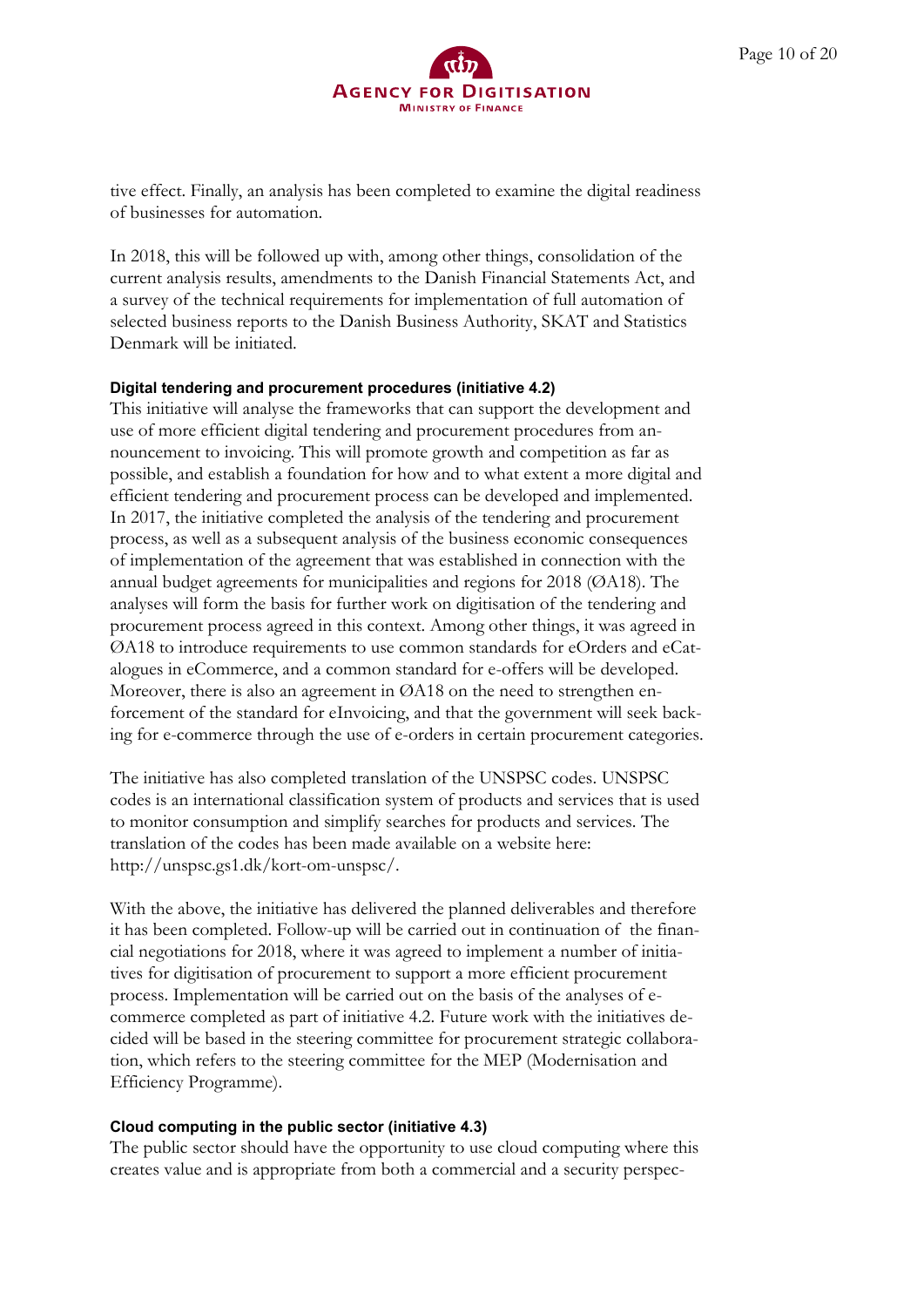

tive. Therefore, by virtue of initiative 4.3, the Agency for Digitisation has prepared a guideline for cloud computing describing the commercial, legal, and security considerations that public authorities should have prior to using cloud computing. Certain parts concerning legal considerations remain to be completed, but the cloud computing guideline is expected to be published in early 2018, after which it will be available at the agency's website [www.digst.dk.](http://www.digst.dk/)

#### **Open public sector data (initiative 5.1)**

The overall aim of this initiative is to promote the display of public sector data and help to ensure that public sector data creates growth and new business opportunities for Danish businesses.

In 2017, the partnership on open public sector data (Open Data DK, Local Government Denmark, Danish Regions and the Danish Business Authority) established an analytical foundation, *e.g.* by identifying demand and market trends within the area of public sector data, mapping Danish and international experience on encouraging businesses' use of open public sector data and conducting a needs analysis among key players in authorities playing a central role with regard to promoting the open data agenda. Furthermore, several events and activities have been carried out in order to highlight the value of data, including the Fintech Open Data Challenge and an inspiration event with a data café. Finally, the partnership has launched collaboration with selected authorities to gather experience on what is required at organisational level to reach a point where public sector data can be identified and displayed. In 2018, the partnership will continue its work to ensure more quality data as well as competence development in the authorities. Additionally, focus will be on professionalising the dialogue between data owners and data users. A final focus point will be to explore and test new approaches to identify the commercial potential of data.

#### **Smart City partnership (initiative 5.2)**

This initiative will serve to promote the use of new digital technologies and exploitation of data to develop urban and rural districts. The initiative serves to prepare the ground for new business opportunities and to increase the efficiency of public sector administration and higher quality of public service solutions.

In 2017, the Smart City partnership (Local Government Denmark, the Danish Broadcasting Corporation (DR), the Agency for Digitisation and the Danish Business Authority) commissioned an analysis of potentials and barriers to scaling within and across a number of Smart City sectors. Furthermore, the partnership has established an advisory board with a broad representation of experts and stakeholders whose primary role has been to contribute to turning projects into scalable solutions. Finally, the partnership has carried out a field study of how case processing in a number of municipalities affects the progress of Smart City projects.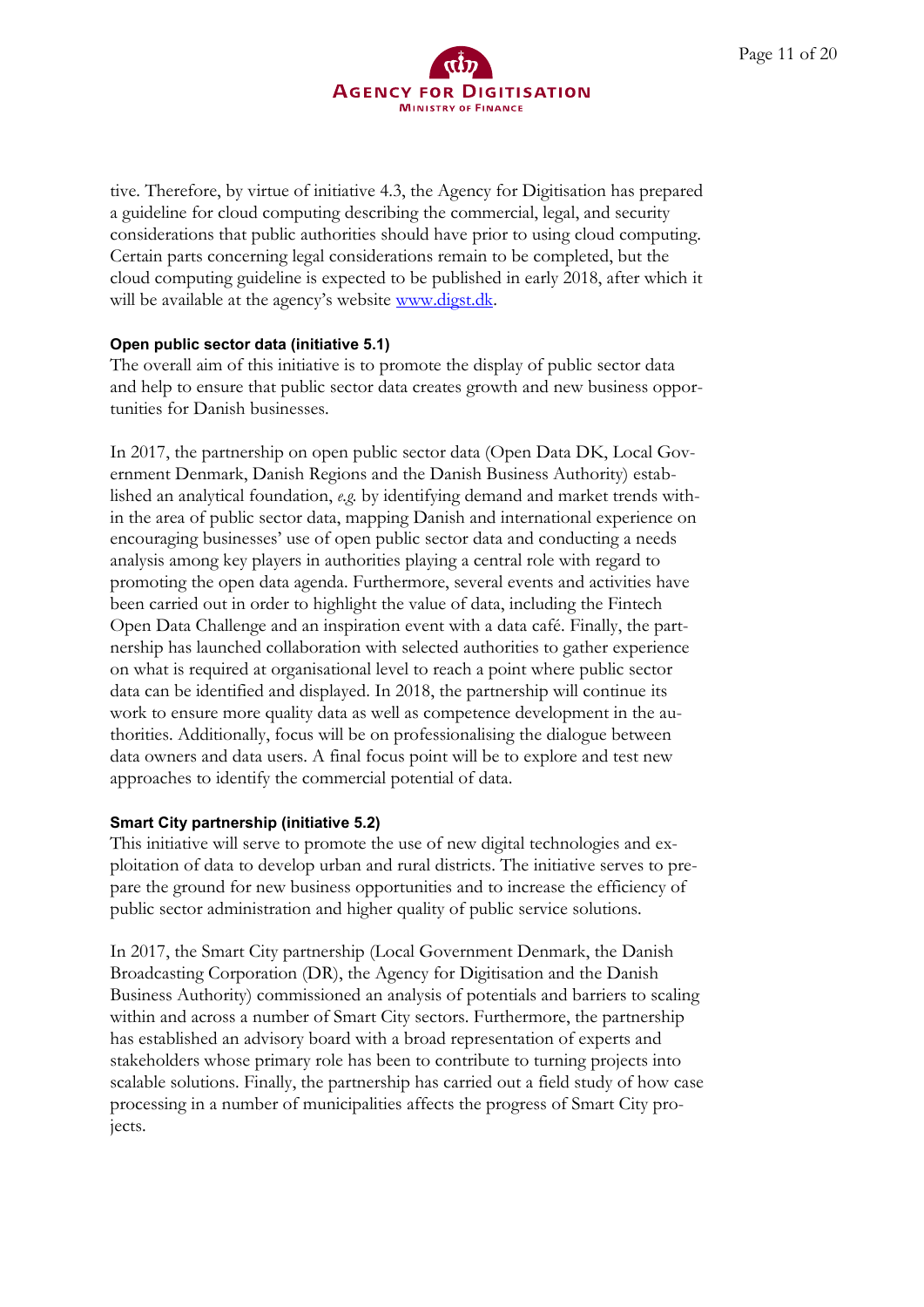

In 2018, on the basis of this analytical material and the experience gathered, the partnership will make decisions on the launch of activities that will help to promote the use of data-driven technologies.

#### **Infrastructure for positioning and navigation data (initiative 5.3)**

The aim of initiative 5.3 is to examine the possibilities of using new, accurate, and reliable GPS data (via the European Galileo satellite) to clarify and streamline authorities' and private businesses' task performance. Among other things, the initiative will help to ensure that accurate positioning is available for all parts of society, *e.g.* by establishing a shared public sector infrastructure through which positioning data is quality-assured and made authoritative. In 2017, an investigation was conducted to identify the need for establishing a shared infrastructure for positioning and navigation data to support the potentials of the use of data. The analysis forms the base of the continued work on pilot projects concerning smart regulation. The work consists of formulating guidelines and principles for the use of positioning data. This will help to ensure and mature the use of this type of data for control and regulation purposes. Furthermore, the work will be carried out in relation to developing and maintaining urban areas, *e.g.* with a view to exploring the potential for establishing common standards for collection and sharing of positioning data in the municipalities, and the use of accurate positioning data on smartphones will be tested.

#### **Common data on topography, climate, and water (initiative 6.1)**

The common data on topography, climate, and water initiative covers a broad data field, and the aim is to ensure more and better data, that is more coherent in relation to the hydrological cycle. A total of six projects have been planned, ranging from improvement of a shared public sector geographic infrastructure and enhanced access to data, to development of a method for better calculations of flooding by using several types of existing data. In 2017, three of the six projects were launched. The first of these, a catalogue of existing data to be used in municipalities' climate change adaptation, has been completed. With the completion of this project, an essential overview tool has been provided for municipalities and advisers working with climate change adaptation. In 2018, several of the planned projects will be launched, including improvements in the point source discharge system in the Danish Natural Environment Portal, and the establishment of a model with unique references to geographical locations of watercourses. Furthermore, a project on watercourse data will be launched, which aims to collect watercourse data and make it easily accessible. Finally, in 2018 we will see the formulation of a long-term cross-authority vision for a hydrological information and forecasting system.

#### **Open data on energy supply (initiative 6.2)**

This initiative identifies the possibilities to support the display and use of data to promote energy savings in buildings. As part of the initiative, a project was launched in 2017 to survey use of data and barriers to data use in connection with energy efficiency improvements in municipalities and regions (the Danish Energy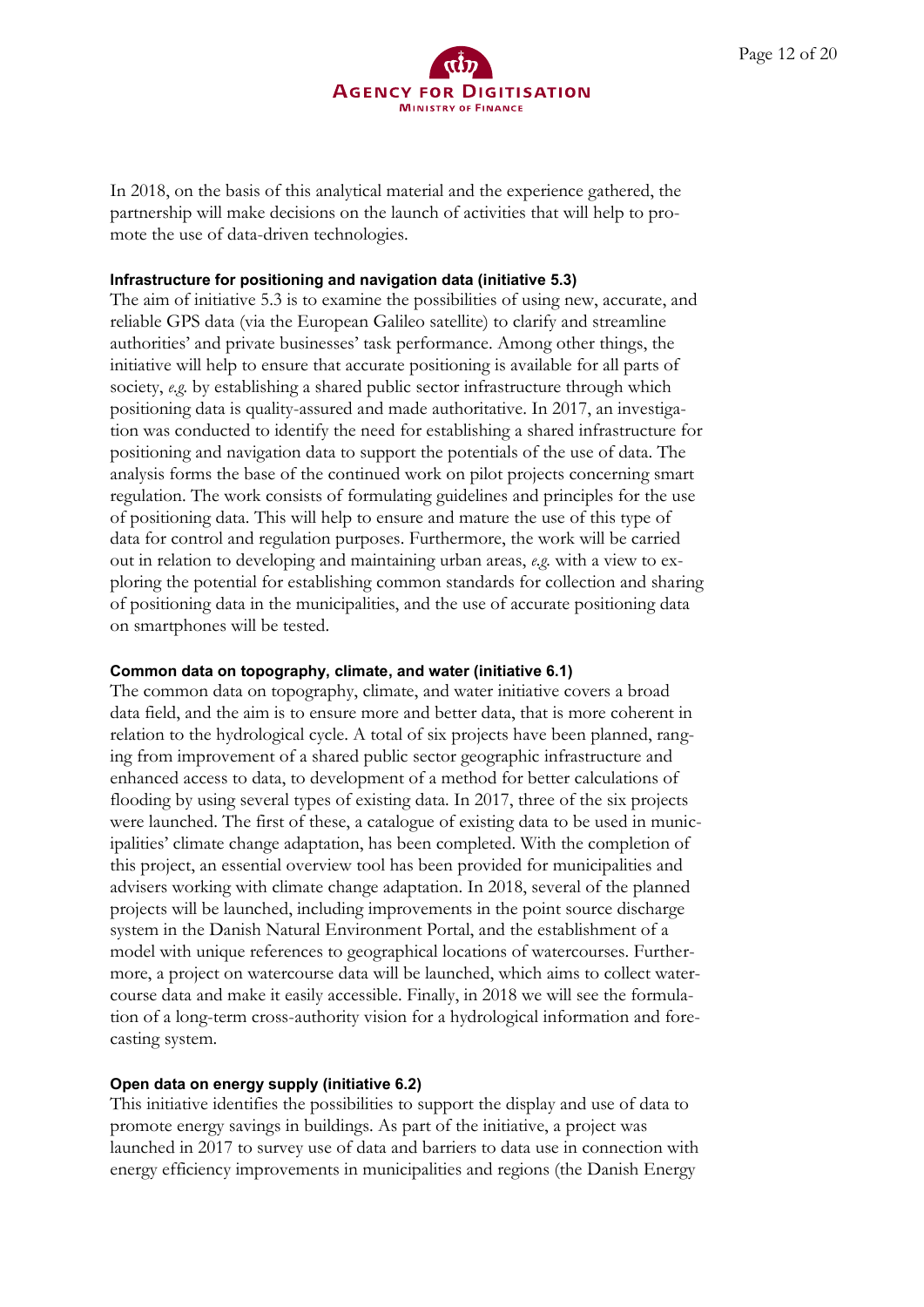

Agency in collaboration with the Danish Agency for Data Supply and Efficiency (SDFE)).

Furthermore, the SDFE has carried out a project on the use of 3D city models, focusing on energy efficiency improvements, as well as a project concerning a data model for the indoor infrastructure for buildings. Based on the results, initiatives will be developed in 2018. These seek to further clarify whether improved frameworks can be established for display and communication of data that may promote energy efficiency improvements in buildings.

#### **Exchange of data on underground infrastructure (initiative 6.3)**

Initiative 6.3 aims to refine the Register for Cable Owners, so by mid-2019, it is capable of exchanging and collating standardised cable data. This refinement will make it faster and more effective for businesses to plan excavation work and maintain underground infrastructure in Denmark, and to reduce any nuisance to society caused by excavation work. In 2017, a monitoring group was set up whose primary aim was to involve the Register for Cable Owners stakeholder group in implementation and realisation of the initiative. Among other things, the monitoring group has contributed input to amend the Register for Cable Owners Act, requirements for cable data and requests for a common excavation module. A revised the Register for Cable Owners Act was adopted by the Danish Parliament at the end of 2017. Parts of the Act entered into force on 1 January 2018, thus ensuring the legal basis for further development of the Register for Cable Owners. In 2018, the common excavation module will be developed and commissioned, and a tendering procedure will be carried out prior to concluding a contract with a supplier for further development of the Register for Cable Owners and operation of the system.

#### **Overall IT architecture for data on waste (initiative 6.4)**

This project concentrates on mapping, describing and analysing waste data generated and shared at central governmental and municipal levels. The aim is to ensure valid and easily accessible data, which is suitable for planning, oversight and development of waste management efforts. A working group has been established with representatives from the Danish Environmental Protection Agency, the Danish Energy Agency and Local Government Denmark. The project was launched in January 2017 and was completed in December 2017.

The project deliverables are a comprehensive analysis of how data from systems across the municipal and central governmental levels can be used best to support task performance at both levels. Furthermore, any technical, legal and financial barriers, as well as barriers in terms of IT architecture, that prevent smart exchange of waste data across systems, have been identified. Recommendations for improvements and solutions have been presented in the project reports.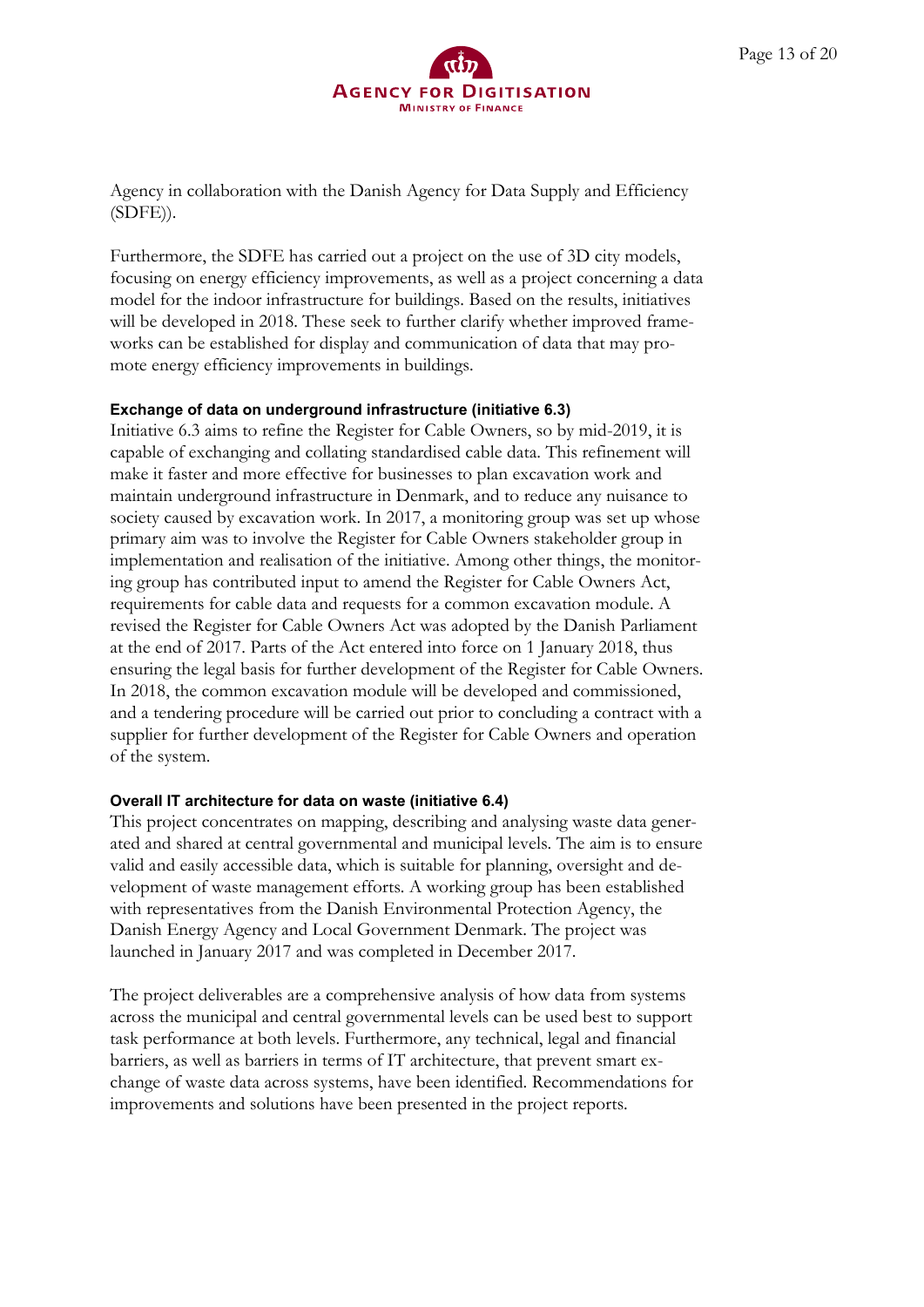

In the beginning of 2018, the working group will prepare a proposal for an action plan for an overall IT architecture for waste data based on the deliverables mentioned above.The upcoming task of preparing an action plan is beyond the scope of initiative 6.4 and should be considered a derived effect of the initiative.

#### **Well-managed information security in all authorities (initiative 7.1)**

This initiative includes a large number of activities aimed at supporting information security in different ways in both the central, local and regional governments, so that citizens and businesses can feel safe using public digital services. In order to help and inspire authorities to specify general security requirements, for example in connection with procurement procedures and the conclusion of IT contracts, a catalogue with the title "*Sådan stiller du krav til leverandører om informationssikkerhed*" (How to make demands on suppliers with regard to information security") was published in December 2017. Furthermore, in 2017, an analysis and a questionnaire survey concerning information security were carried out to followup on authority implementation of the international ISO27001 information security standard. In continuation of this, a conference is planned to take place on 1 March 2018 to follow up on the preliminary work on the ISO27001 standard. Finally, guidelines will be published in 2018 on how public authorities can incorporate data protection into the design and development of their digital solutions.

## **Common standards for secure exchange of information (initiative 7.2)**

The aim of this initiative is to specify proposals for replacing existing healthcare standards with joint standards for the whole public sector, including descriptions of financial consequences and consequences for collaboration as well as input for migration considerations for review by the National Board of eHealth. In 2017, an analysis of use scenarios was conducted. Following this, objectives were established, describing how the joint standards (OIO-IDWS) can support secure exchange of health information. Finally, the first draft profiles (specifications) of relevant OIO-IDWS standards for the health area were prepared, and requirements were specified for tools to support this in order to adapt shared tools. In combination with tools and guidelines, the profiles will assist system suppliers in the health area to implement joint and international standards. In 2018, the tools will be adapted to the requirements identified, and the standards will be tested in a regional IT system, a municipal IT system and an IT system at a general practitioner. More specifically, the systems' communication with two national healthcare services will be tested. Testing will require changes to the systems involved and to the national infrastructure and national services. Experience collected through the tests will be used to provide input on migration to the National Board of eHealth.

## **Digital identities and rights management (initiative 7.3)**

Initiative 7.3 aims to generate confidence in public-sector digitisation and guarantee that solutions, systems and data can only be accessed by the right persons.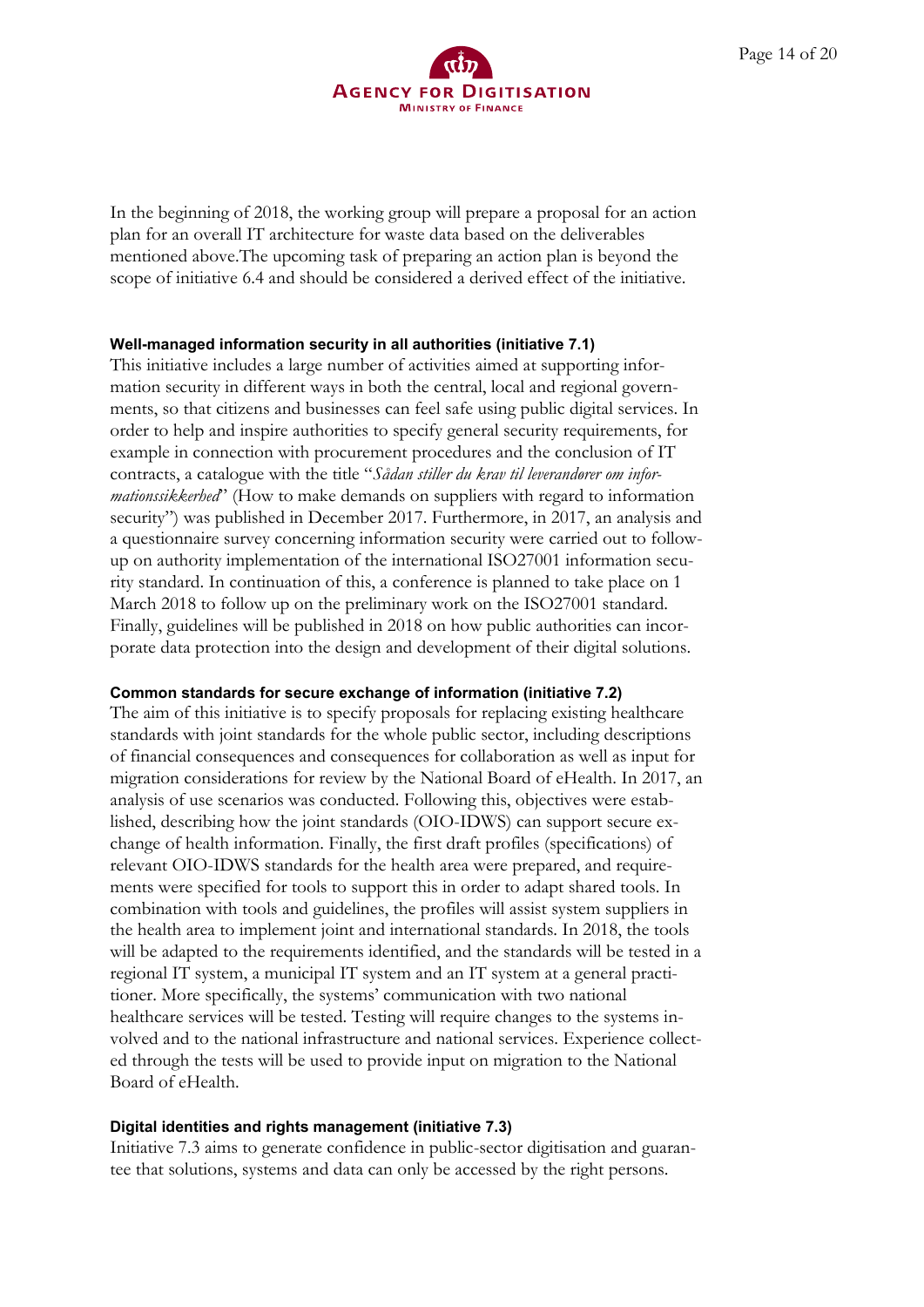

This will be safeguarded by means of correct assignment of digital identities and rights, and by preventing misuse of identities.

In 2017, several activities were completed: A complete overview of citizens' NemID status has been implemented through the Registration Authority (RA) portal. Furthermore, analysis of valid identities (registration of administrative civil registration numbers) has been carried out, and the authorities involved have agreed on the organisation of continued work. Businesses' need for simpler procedures when issuing and administering digital powers of attorney has led to changes in the FBRS component in NemLog-in. An analysis of authorities' need for digital consent and an analysis of EU/EEA eIDs in Danish digital infrastructure have been conducted. Finally, a number of guidelines have been published, e.g. on how to issue a digital power of attorney.

In 2018, the conclusions from the analysis on digital powers of attorney and digital consent will form the basis of continued work, and the extent to which joint guidelines can be formulated for management of non-Danish eIDs will be addressed. Furthermore, work on valid identities will be followed up on.

#### **New generations of NemID, NemLog-in and Digital Post (initiative 7.4)**

Initiative 7.4 in the Joint Government Digital Strategy covers the work on the new generations of NemID, NemLog-in and Digital Post, for which new tendering procedures will be held in order to ensure continuous development of the solutions, thus safeguarding their continued useability, security and capacity to meet the needs of citizens, businesses and authorities. The following sections describe work on Digital Post, MitID and NemLog-in, respectively.

## **Digital Post**

The analysis phase of the Next Generation Digital Post project was completed in 2017, and the procurement phase was commenced. The risk assessment of the project was conducted by the Danish Council for IT Projects in the first quarter of 2017. The analysis did not result in any recommendation for any further review. Therefore, the preparation of procurement documents has been a major task in 2017. The work involved extensive participation of the common governmental project working group, and the market has been checked through meetings with suppliers, prior to the procurement procedure.

The procurement documents were approved by the steering committee for procurement shared components in November 2017 and they were published the same month.

In 2018, the procurement procedure will continue to take up a major part of the project resources. At the end of January, three suppliers were prequalified, and their deadline for submitting procurement is in early March. Subsequently, negotiations with the suppliers will be commenced, and in the autumn, the final pro-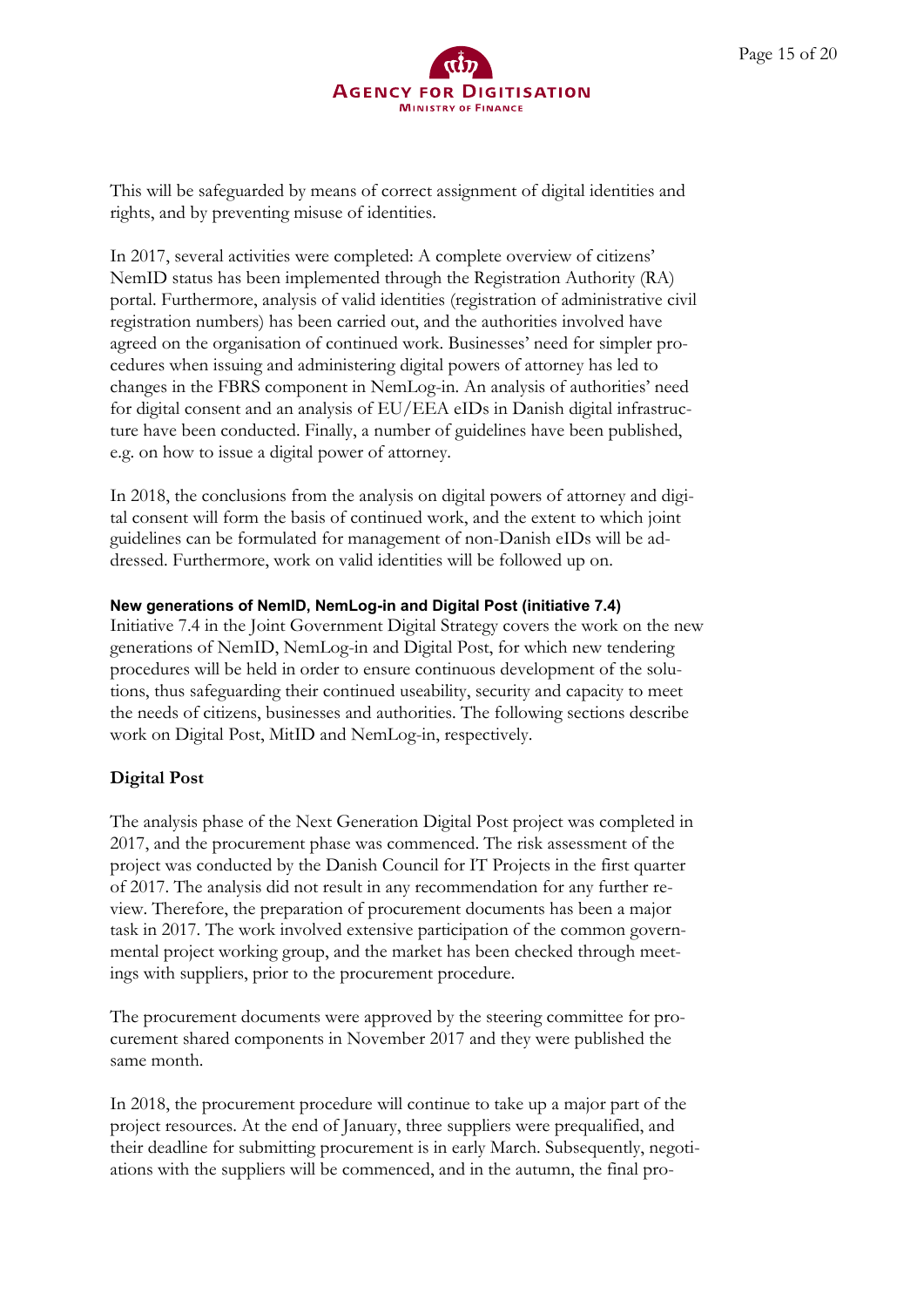

curements will be evaluated. Finally, a contract with a supplier will be entered into by end of the year.

In parallel with the procurement procedure, work on implementing the solution was commenced. To begin with, the aim was to clarify the nature of changes due to the procedure with the authorities. As the procurement procedure progresses, this work will become more specific. For example, workshops with the municipalities will be arranged in order to prepare them and their suppliers for the future solution.

## **NemID/MitID**

The project on procurement and abolitiation of the next generation of NemID will be carried out as a partnership between the public sector and the Danish banks. The partnership will ensure that the replacement of NemID, which will be named MitID, can be used across the public and private sectors.

In early 2017, the Danish Council for IT Projects conducted a risk assessment of the MitID project, and during 2017, procurement documents were prepared by the project. A broad group of stakeholders from the public sector and the banks were involved in preparation of the documents. The partnership published the procurement documents in December 2017.

The procurement will be completed after negotiations. Four suppliers were prequalified, but one of them subsequently withdrew. The partnership will enter into a dialogue with the suppliers during 2018, with a view to entering into a contract with a supplier in early 2019. The process of moving users from NemID to MitID is likely to be initiated in the second half of 2020.

## **NemLog-in3**

NemLog-in plays a central role in Denmark's digital infrastructure, as it enables citizens and businesses to log onto public-sector self-service solutions. A new tendering procedure will be held for the solution, as the current contract expires in 2019.

The project is divided into two separate tenders: one concerning the operation of NemLog-in3, and one concerning development and administration of the solution. In early 2017, the Danish Council for IT Projects conducted a risk assessment of NemLog-in3, and subsequently, procurement documents were prepared by the project. The central, regional and municipal government parties were involved in preparing the procurement documents.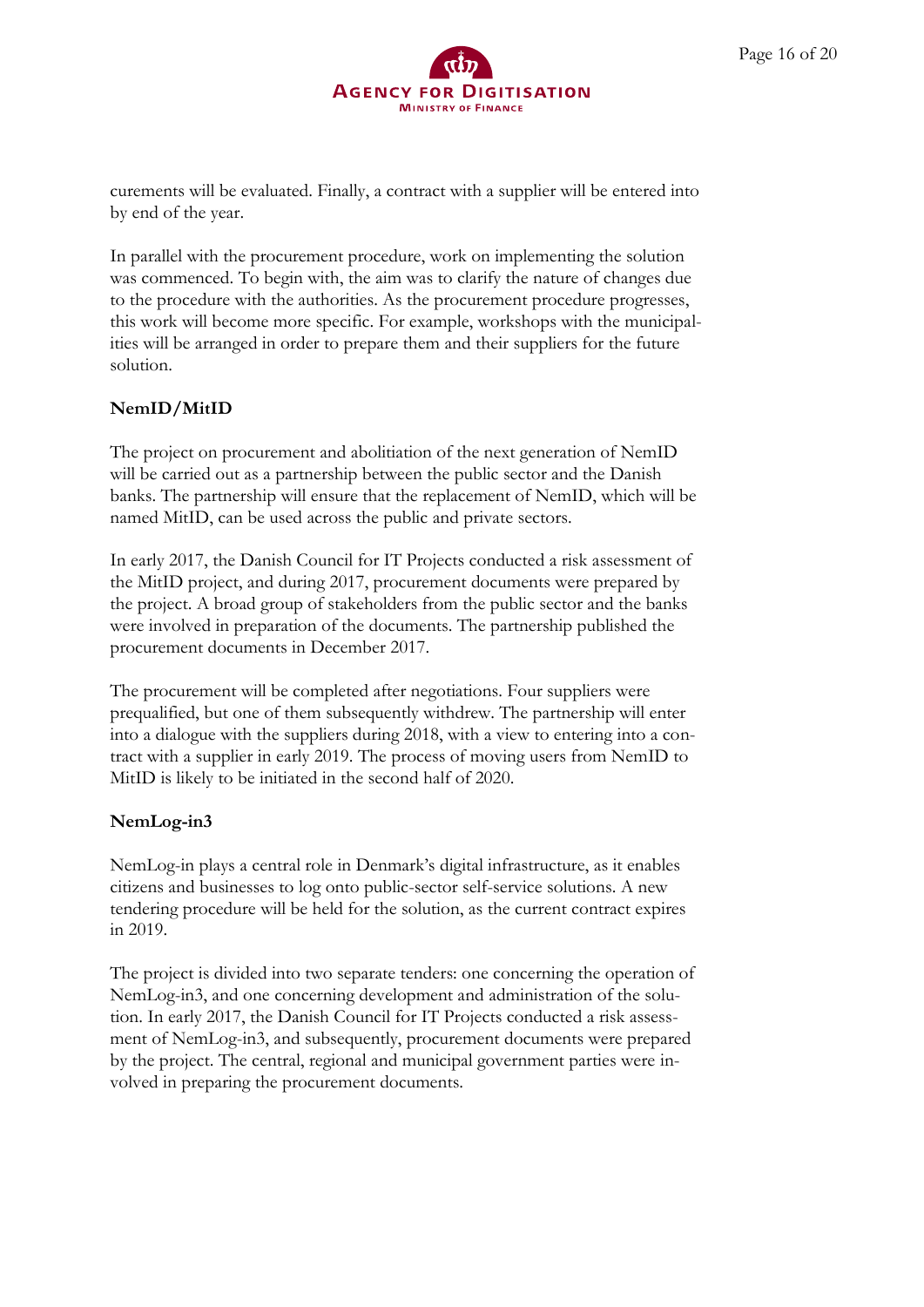

In early November 2017, documents for operation of the solution were published. Subsequently, the four suppliers who had submitted applications for prequalification were all prequalified, as they all complied with the requirements described in the contract notice. The deadline for receipt of procurements from the four suppliers prequalified for operation of NemLog-in3 is in February 2018. Subsequently, the Agency for Digitisation will start negotiations with suppliers who want to submit a procurement. The Agency for Digitisation expects to enter into a contract for operation of NemLog-in3 in mid-2018.

The procurement documents for development and administration of NemLog-in3 were published in February 2018. Like the procurement for operation, this procurement will be in a negotiated procedure. Four suppliers will be prequalified, and the Agency for Digitisation will start negotiations these suppliers during 2018, with a view to entering into a contract with a supplier for development and administration of NemLog-in3 at the end of 2018.

#### **Secure ID solutions for children and young people (initiative 7.5)**

As the use of digital solutions increases, a need arises for a more secure identification solution for children and young people who do not yet have a NemID, but who requires a higher degree of digital confidentiality in the context of using login at school. Initiative 7.5 identifies needs and requirements for the design of such an identification solution. In 2017, two sub-analyses were carried out, partly to identify use scenarios, and partly to identify solution concepts. Two additional analyses were initiated, aimed partly at mapping the devices (PCs and mobile units) available in educational settings, and partly at mapping the specific patterns of use, which may call for more secure solutions for children. In 2018, these two analyses will be completed, and subsequently a plan will be drawn up for continued work in this area, possibly including how a specific solution can be established.

#### **Good data and efficient data sharing (initiative 8.1)**

This initiative will contribute to developing a shared business and IT architecture that provides a framework for sharing data between authorities, thus contributing to stronger cohesion between public-sector solutions. A shared business and IT architecture will support user-friendliness and sharing of data, and ensure more cohesive processes across authorities.

In 2017, a white paper on a shared digital architecture was adopted and published by the central, regional and municipal government parties. Through a number of architecture rules, this white paper establishes the framework for designing digital solutions in digitisation projects under the Joint Government Digital Strategy 2016-2020. The white paper and other materials about the shared digital architecture is available on the arkitektur.digst.dk website.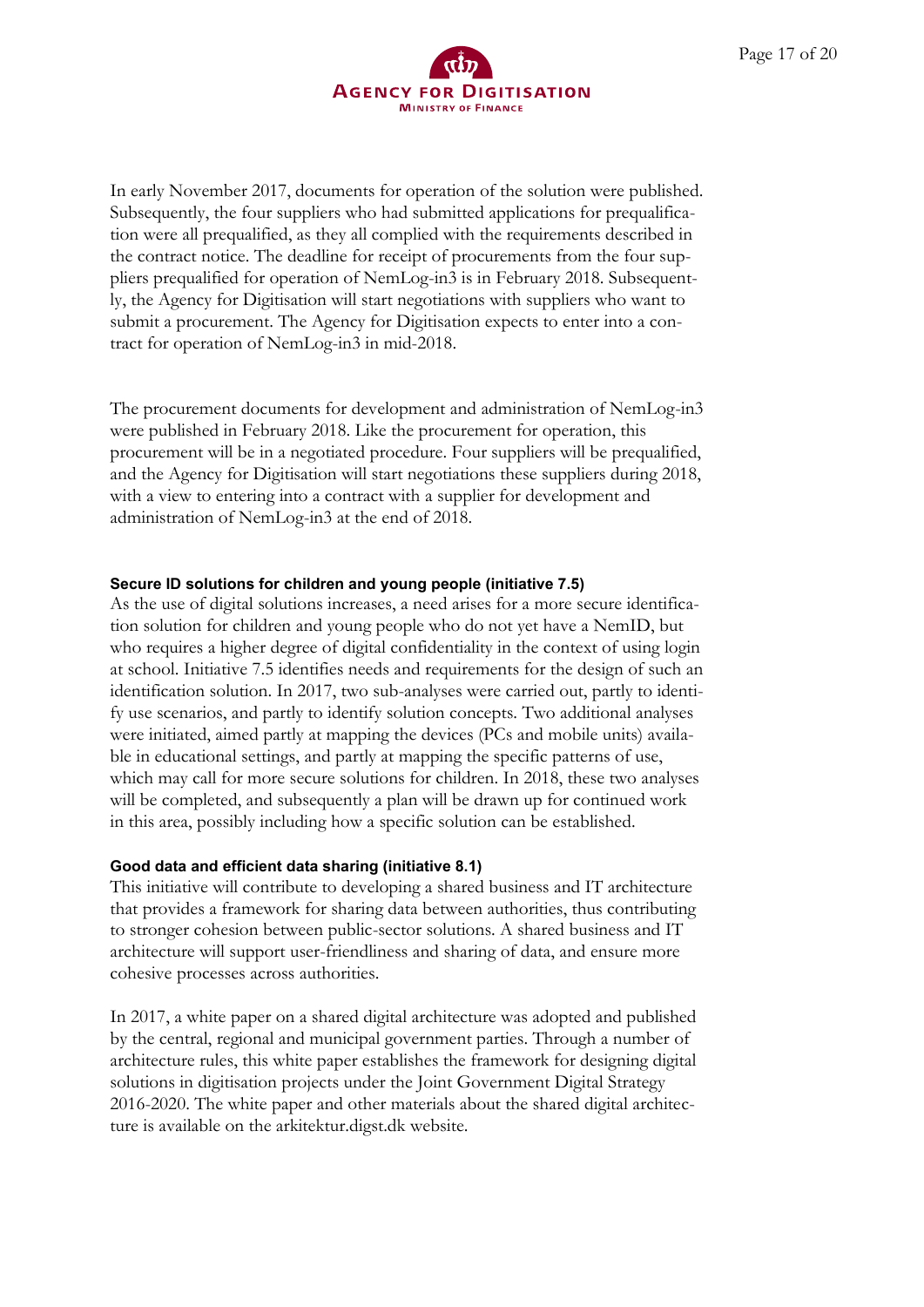

As a central element in the shared architecture, joint rules for concept modelling and data modelling have been prepared and adopted. The model rules will help projects describe and document concepts and data, in order to enable sharing and re-use across IT systems. Furthermore, the architecture management, including governance, advice and reviews, has been established to support the use of the common architecture. Thus, the shared digital architecture and architecture management is off to a good start, and in 2018 the focus will be on the coordination and continued development of the system, as well as on deployment and providing a solid foundation for the architecture.

In 2017, the reference architecture for user management (developed under initiative 7.3) was integrated into the shared architecture, and three additional reference architectures are being developed for sharing data and documents (initiative 8.1), self-service (initiative 1.2) and overview of interactions and benefits (initiative 1.3). Further elements being developed includes a shared catalogue of datasets and guidelines for web services.

#### **Robust operation of the common infrastructure (initiative 8.2)**

The aim of initiative 8.2 of the Joint Government Digital Strategy 2016-2020 is to safeguard robust operation of the common infrastructure, including Digital Post, NemID, NemLog-in and borger.dk.

In 2017, the initiative published a live status report on the operation of shared services at www.digitaliser.dk. The live updates on the operating status improve transparency and ensure timely communication about the operation of shared IT services. At the end of 2017, the initiative set up its own steering committee under the Joint Government Digital Strategy, and in the future, the initiative will report to this committee.

The initiative is currently working on a visual mapping of critical and operational dependencies of central IT systems, and this mapping is expected to be completed in early 2018. The IT systems included in the mapping are NemID, NemLog-in, NemKonto, Digital Post, borger.dk, NemRefusion, virk.dk, CVR, eIndkomst, CPR, NSP and sundhed.dk. The mapping will be displayed to enable authorities responsible for system administration to assess the potential consequences of a breakdown in one system for other systems. This overview will help to support coordination of service windows and provide authorities responsible for system administration with a better foundation for assessing appropriate requirements for system uptime.

#### **Digital skills for children and young people (initiative 9.1)**

Children and young people must have the digital skills and etiquette required to cope in a digital world. Consequently, this initiative focuses on digital skills for children and young people. Activities in 2016 targeted daycare facilities, while the focus in 2017 was on primary and lower-secondary schools and upper secondary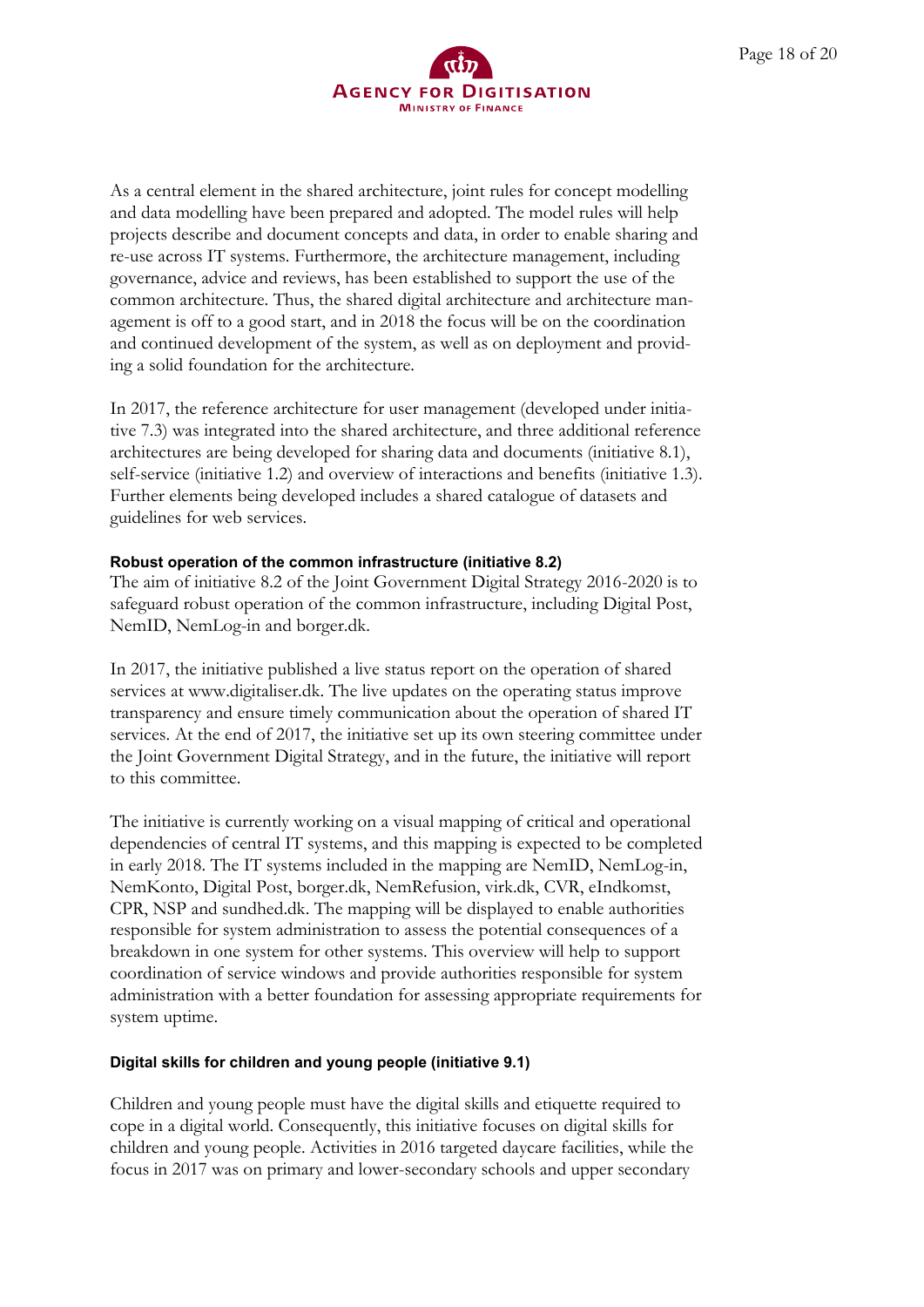

education. In 2017, inspiration materials for use in regard to teaching were prepared to support teachers in primary and lower secondary schools and uppersecondary education in their efforts to prepare pupils for the digital society. The themes were: A civil tone in online communication, IT security, digital production and digital interaction with public authorities. The inspiration materials will be published in January 2018. Surveys have shown that one in four young persons aged 15–17 years do not log onto their Digital Post, and therefore the *"DigiTAL med det offentlige"* (Digital dialogue with public authorities) campaign was launched in 2017. The campaign featured a film targeting young people on social media, illustrating the ease of use of NemID and Digital Post. The film was followed up by witty tips and specific guidelines for young people and their parents. 2018 will see the launch of collaboration with DR Ultra, a children's TV channel, focussing on digital skills and featuring a number of fact-based and fiction-based TV programmes.

#### **Information and help for citizens and businesses (initiative 9.2 )**

The aim of this initiative is to ensure that individuals and businesses who find it difficult to use digital solutions and to communicate digitally with the public authorities, are given the necessary help and support. In 2017, a strategy was adopted to secure communication with and help for the IT-challenged target groups for the total strategy period. The strategy gives priority to efforts aimed at the IT-challenged. As part of this, films about digitisation in foreign languages have been produced as well as guidelines on the power of proxy solutions, reading access and NemID. The effort was implemented in collaboration with the Network for Digital Inclusion, which comprises 56 member organisations representing groups of citizens who may experience digital challenges. Digital contact persons at libraries have received skills upgrading. These contact persons are responsible for providing the digital help offered by the library to ITchallenged business owners. Furthermore, guides to the form-builder at Virk.dk (digital wizards) have been developed. In 2018, the initiative will include efforts to upgrade the information and help concerning information security provided for the IT-challenged. Furthermore, cooperation will be launched with the Neighbourhood Mothers organisation. The aim is to train neighbourhood mothers in teaching women with non-Danish ethnic backgrounds about digital communication with public authorities. Furthermore, there will be follow-up on efforts in relation to libraries.

#### **High level of awareness of information security (initiatives 9.3 and 3.5)**

The aim of this initiative is to raise awareness of information security and enable citizens, public employees and businesses to exploit the digital opportunities in a secure way. In 2017, an analysis of Danes' digital behaviour was carried out. This analysis will form the basis of information campaigns for the rest of the strategy period. In November 2017, an information campaign called "Vi holder hackerne